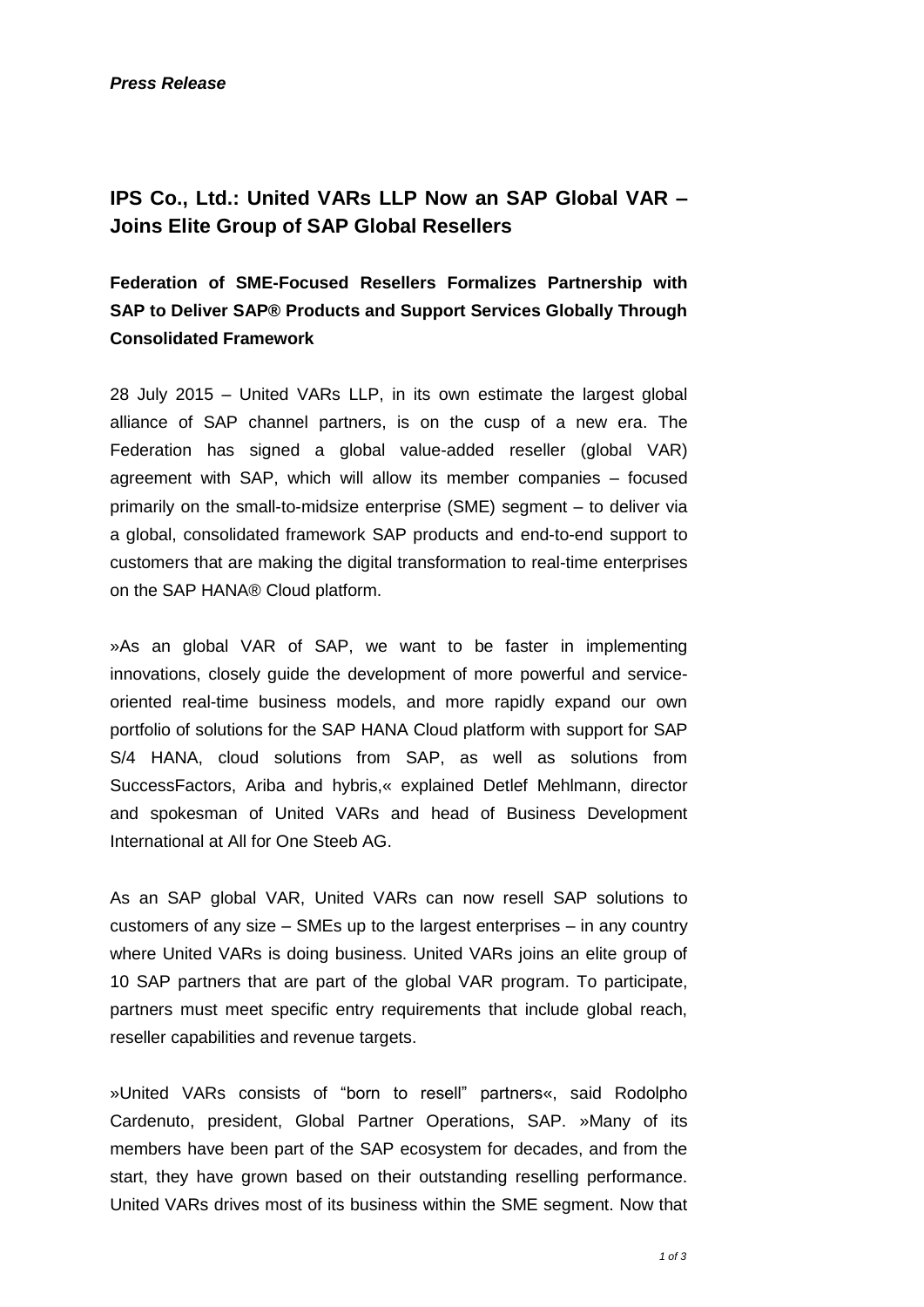# *Press Release*

it is part of our global VAR program, a concerted and future focus is being established on the SME segment.«

United VARs is presently comprised of 34 SAP channel partners doing business in more than 73 countries. They are strong local players firmly anchored within the business networks of their respective regions and are working successfully on behalf of more than 5,500 customers. The alliance has a distinct advantage of being able to provide a high level of »cultural fit« with SAP solutions, services and support delivered in the local language together with a deep understanding of the local business rules, regulations and laws. This is why even major multinational corporations are increasingly turning to United VARs for opening up and developing new foreign markets.

»As an SAP global VAR, we can help unlock maximum sourcing flexibility for our customers to design and deliver flexible solutions, which even on a global scale will fit their businesses well in response to practically any unique customer challenge,« noted Alejandro Daniel O'Davoren, director, United VARs and deputy general manager of Seidor S.A. »These are important motivators for expanding our volume business with SAP.«

The partners that make up United VARs have successfully completed more than 300 projects in recent years. Many United VARs members have also earned multiple SAP Pinnacle Awards, recognizing their strengths in sales, service and innovation. These include All for One Steeb, SME VAR/Reseller of the Year 2013, Value-Added Reseller of the Year 2014 and SME Value-Added Reseller of the Year 2015, Answerthink, Value-Added Reseller of the Year 2015 and Seidor Crystalis, Cloud Value-Added Reseller of the Year 2014.



#### **About United VARs**

United VARs is the largest global alliance of SAP channel partners. The network comprises 34 resellers of SAP solutions covering more than 73 countries. United VARs members are strong local players firmly anchored within the business networks of their respective countries and are working successfully for more than 5,500 customers. The alliance provides a high level of »cultural fit« with SAP solutions, services and local support delivered in the local language, together with a deep understanding of the local business rules, regulations and